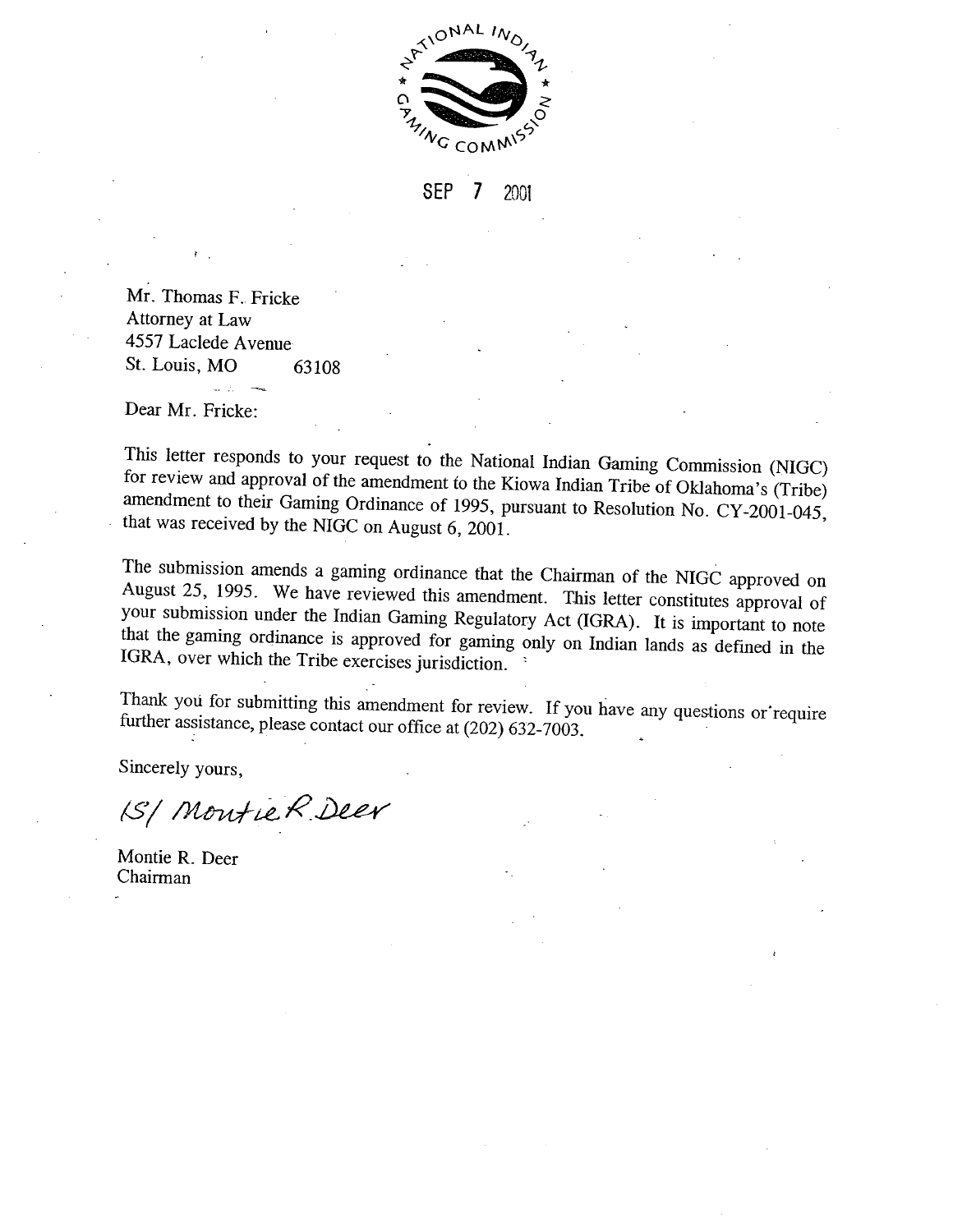

**Postal Box 369 Carnegie, Oklahoma 73015 580-654-2300 AUG 6 7flfl~**

**RESOLUTION NO. CY -2001- <sup>045</sup>**

## Y.

#### **RESOLUTION**

#### **RESOLUTION OF THE KIOWA BUSINESS COMMITTEE AMENDING THE GAMING ORDINANCE OF <sup>1995</sup> TO COMPLY WITH NATIONAL INDIAN GAMING COMMISSION BULLETIN NO. 99-3, AND FOR OTHER PURPOSES.**

**WHEREAS, the Kiowa Indian Tribe of Oklahoma (the Tribe) is <sup>a</sup> sovereign nation and from time immemorial has been <sup>a</sup> sovereign nation; and**

**the Tribe is federally recognized by the Secretary of Interior of the WHEREAS, United States as having powers of self government and as eligible for the special programs and services provided by the United States to Indians because of their status as Indians, and its sovereignty is thereby recognized by the United States, all as evidenced by order of the Associate Commissioner of Indian Affairs, dated March 13, 1970, approving the constitution and bylaws of the Tribe; and**

**pursuant to that constitution and bylaws, specifically Article V, section WHEREAS, 2, the Kiowa People have delegated to their elected representatives, the Business Committee, the responsibility and authority to take all necessary action to (i) promulgate and enforce ordinances and codes to protect the general welfare of the Tribe and its members and (ii) develop, negotiate and approve, economic, industrial and commercial enterprises on Tribal land; and**

**by resolutions no. CY-95-39 and CY-95-40, both dated June 26, 1995, WHEREAS, the Business Committee, acting pursuant to the aforesaid power, enacted <sup>a</sup> resolution to approve and adopt the Kiowa Indian Tribe of Oklahoma Gaming Ordinance of 1995 and the Kiowa Indian Tribe of Oklahoma Gaming** Facility Bonding Ordinance of 1995 (together, the "Gaming **Ordinance) and to repeal all prior gaming ordinances; and** develop, negotiate and apprecidency interprises on Tribal land; a<br>the Business Committee, action of the Business Committee, action of approvement of a Gaming Ordinance of 1995<br>Gaming Facility Bonding C<br>Ordinance") and to r

**WHEREAS, by separate resolution, the Business Committee has repealed and revoked the amendment to the Gaming Ordinance set out in Resolution No. CY-2001-025; and**

**WHEREAS, as is required under federal law, the Gaming ordinance was subsequently approved by the Chairman of the National Indian Gaming Commission; and**

**0 E 0 5 0~ CD 0**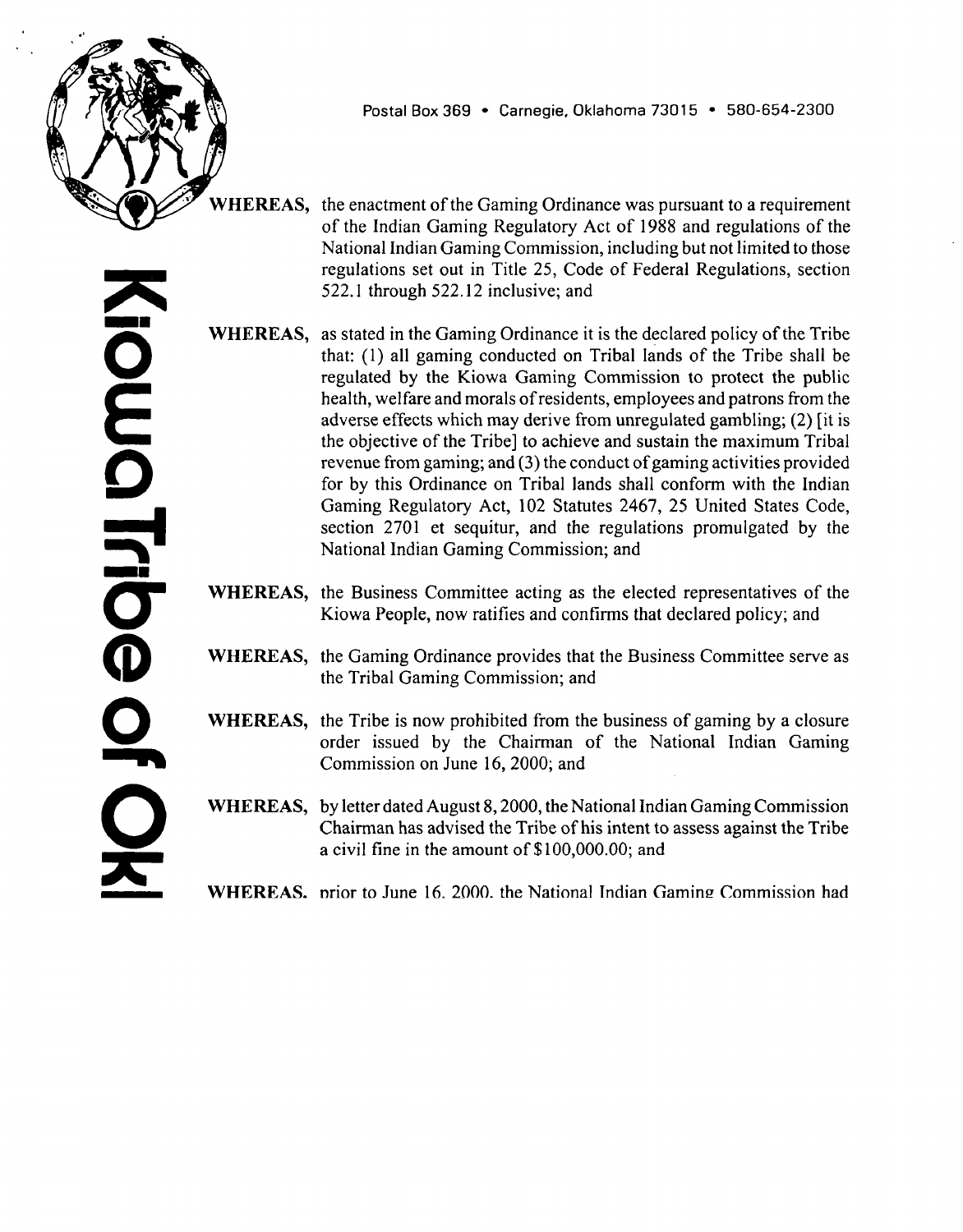

**WHEREAS, the enactment of the Gaming Ordinance was pursuant to <sup>a</sup> requirement of the Indian Gaming Regulatory Act of 1988 and regulations of the National Indian Gaming Commission, including but not limited to those regulations set out in Title 25, Code of Federal Regulations, section 522.1 through 522.12 inclusive; and**

**WHEREAS, as stated in the Gaming Ordinance it is the declared policy of the Tribe that: (1) all gaming conducted on Tribal lands of the Tribe shall be regulated by the Kiowa Gaming Commission to protect the public health, welfare and morals of residents, employees and patrons from the adverse effects which may derive from unregulated gambling; (2) it is the objective of the Tribe] to achieve and sustain the maximum Tribal revenue from gaming; and (3) the conduct of gaming activities provided for by this Ordinance on Tribal lands shall conform with the Indian Gaming Regulatory Act, 102 Statutes 2467, 25 United States Code, section 2701 et sequitur, and the regulations promulgated by the National Indian Gaming Commission; and**

- **WHEREAS, the Business Committee acting as the elected representatives of the Kiowa People, now ratifies and confirms that declared policy; and**
- **WHEREAS, the Gaming Ordinance provides that the Business Committee serve as the Tribal Gaming Commission; and**
- **WHEREAS, the Tribe is now prohibited from the business of gaming by <sup>a</sup> closure order issued by the Chairman of the National Indian Gaming Commission on June 16, 2000; and**
- **WHEREAS, by letter dated August 8, 2000, the National Indian Gaming Commission Chairman has advised the Tribe of his intent to assess against the Tribe a civil fine in the amount of S 100,000.00; and**
- **WHEREAS, prior to June 16, 2000, the National Indian Gaming Commission had issued to the Tribe several notices of violation including but not limited to those dated July 8, 1999 for operation of allegedly illegal gaming equipment, January 19, 2000 for allegedly failing to submit to the NIGC several years worth of audits, annual fee payments and employee background investigation reports; and**
- **WHEREAS, the Tribe has appealed the closure order, notice of violation and proposed civil fine assessment, to the Department of Interior, Office of Hearings** and Appeals, and the Tribe's appeals are now pending; and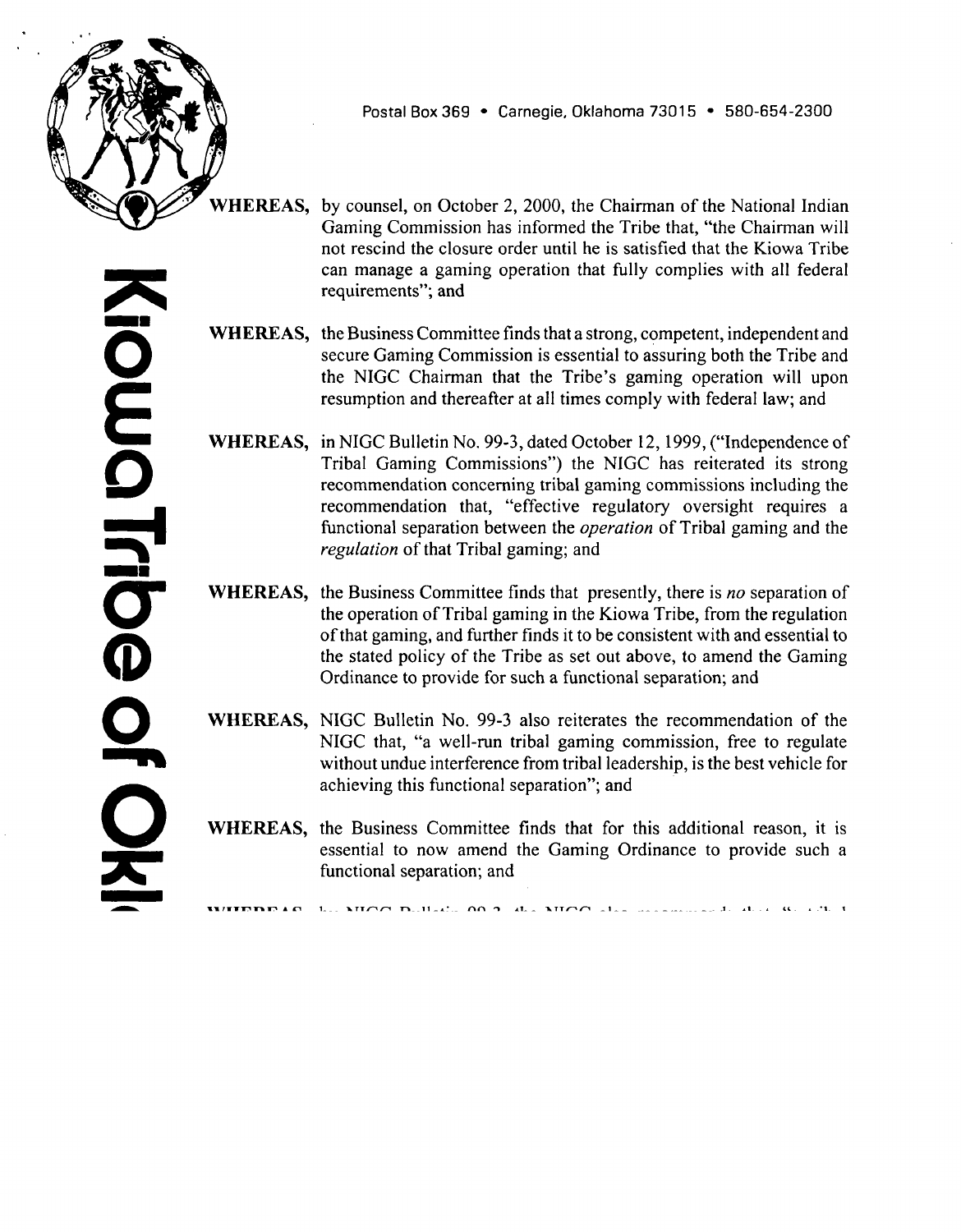

**Postal Box 369 Carnegie, Oklahoma 73015 580-654-2300**

- **WHEREAS, by counsel, on October 2, 2000, the Chairman of the National Indian Gaming Commission has informed the Tribe that, the Chairman will not rescind the closure order until he is satisfied that the Kiowa Tribe can manage <sup>a</sup> gaming operation that fully complies with all federal requirements; and**
- **WHEREAS, the Business Committee finds that <sup>a</sup> strong, competent, independent and secure Gaming Commission is essential to assuring both the Tribe and the** NIGC Chairman that the Tribe's gaming operation will upon **resumption and thereafter at all times comply with federal law; and**
- **WHEREAS, in NIGC Bulletin No. 99-3, dated October 12, 1999, (Independence of Tribal Gaming Commissions) the NIGC has reiterated its strong recommendation concerning tribal gaming commissions including the recommendation** that, "effective regulatory oversight requires a **functional separation between the operation of Tribal gaming and the regulation of that Tribal gaming; and**
- **WHEREAS, the Business Committee finds that presently, there is no separation of the operation of Tribal gaming in the Kiowa Tribe, from the regulation of that gaming, and further finds it to be consistent with and essential to the stated policy of the Tribe as set out above, to amend the Gaming Ordinance to provide for such a functional separation; and**
- **WHEREAS, NIGC Bulletin No. 99-3 also reiterates the recommendation of the NIGC that, a well-run tribal gaming commission, free to regulate without undue interference from tribal leadership, is the best vehicle for achieving this functional separation; and**
- **WHEREAS, the Business Committee finds that for this additional reason, it is essential to now amend the Gaming Ordinance to provide such <sup>a</sup> functional separation; and**
- **WHEREAS, by NIGC Bulletin 99-3, the NIGC also recommends that, a tribal government helps insure the independence of <sup>a</sup> tribal gaming commission by creating for it <sup>a</sup> permanent and stable source of funding and that the independence and integrity of the Tribal Gaming Commission is seriously threatened if the tribal council is able to withhold funding from it or if the level of funding is not sufficient for the Gaming Commission to perform its role; and**
- **WHEREAS, the Business Committee finds this to be <sup>a</sup> sound recommendation, consistent with the declared policies of the Tribe; and**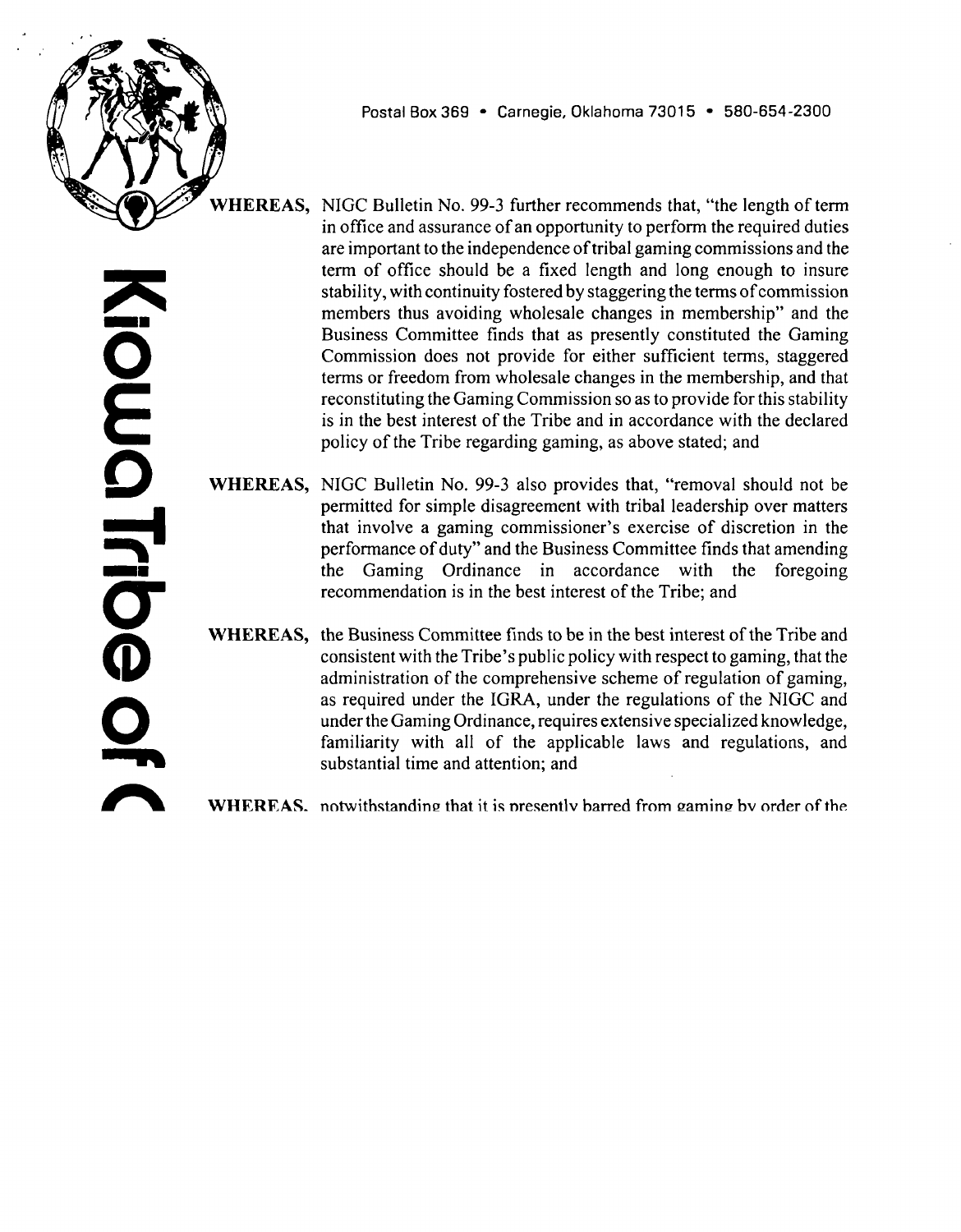

**WHEREAS, NIGC Bulletin No. 99-3 further recommends that, the length of term in office and assurance of an opportunity to perform the required duties are important to the independence of tribal gaming commissions and the term of office should be <sup>a</sup> fixed length and long enough to insure stability, with continuity fostered by staggering the terms ofcommission members thus avoiding wholesale changes in membership and the Business Committee finds that as presently constituted the Gaming Commission does not provide for either sufficient terms, staggered terms or freedom from wholesale changes in the membership, and that reconstituting the Gaming Commission so as to provide for this stability is in the best interest of the Tribe and in accordance with the declared policy of the Tribe regarding gaming, as above stated; and**

**WHEREAS, NJGC Bulletin No. 99-3 also provides that, removal should not be permitted for simple disagreement with tribal leadership over matters that** involve a gaming commissioner's exercise of discretion in the **performance of duty and the Business Committee finds that amending the Gaming Ordinance in accordance with the foregoing recommendation is in the best interest of the Tribe; and**

**WHEREAS, the Business Committee finds to be in the best interest of the Tribe and consistent** with the Tribe's public policy with respect to gaming, that the **administration of the comprehensive scheme of regulation of gaming, as required under the IGRA, under the regulations of the NIGC and under the Gaming Ordinance, requires extensive specialized knowledge, familiarity with all of the applicable laws and regulations, and substantial time and attention; and**

**WHEREAS, notwithstanding that it is presently barred from gaming by order of the NIGC Chairman, the Tribe possesses valuable land under itsjurisdiction that is ideally located to be developed as the site of a destination Indian gaming facility, and the Tribe has received serious inquiries from one or more businessmen who have expressed the desire to negotiate the investment of capital to develop that land for such <sup>a</sup> purpose; and**

- **WHEREAS, the Business Committee finds that if so developed, <sup>a</sup> Tribal gaming operation, managed by <sup>a</sup> competent and professional management contractor approved by the National Indian Gaming Commission, could yield to the Tribe, economic benefits from gaming; and**
- **WHEREAS, the Business Committee further finds that the Kiowa People will be better served to staff the Gaming Commission with members of the Tribe who are qualified by training or experience to manage and conduct the details of tribal gaming development and regulation; and**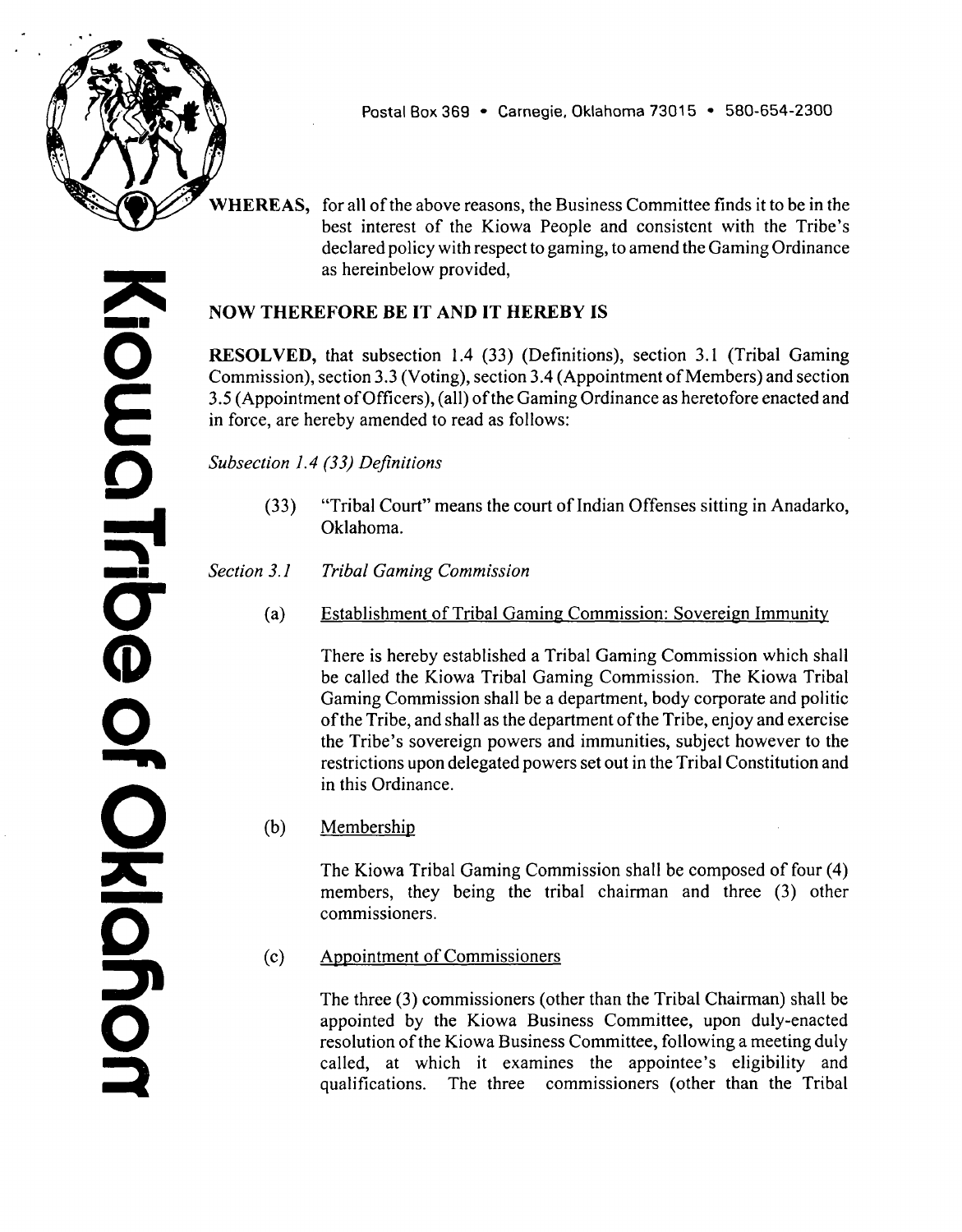

**Postal Box 369 Carnegie, Oklahoma 73015 580-654-2300**

**WHEREAS, for all of the above reasons, the Business Committee finds it to be in the best interest of the Kiowa People and consistent with the Tribe's declared policy with respect to gaming, to amend the Gaming Ordinance as hereinbelow provided,**

## **NOW THEREFORE BE IT AND IT HEREBY IS**

**RESOLVED, that subsection 1.4 (33) (Definitions), section 3.1 (Tribal Gaming Commission), section 3.3 (Voting), section 3.4 (Appointment of Members) and section 3.5 (Appointment ofOfficers), (all) of the Gaming Ordinance as heretofore enacted and in force, are hereby amended to read as follows:**

**Subsection 1.4 (33) Definitions**

- **(33) Tribal Court means the court of Indian Offenses sitting in Anadarko, Oklahoma.**
- **Section 3.1 Tribal Gaming Commission**
	- **(a) Establishment of Tribal Gaming Commission: Sovereign Immunity**

**There is hereby established <sup>a</sup> Tribal Gaming Commission which shall be called the Kiowa Tribal Gaming Commission. The Kiowa Tribal Gaming Commission shall be <sup>a</sup> department, body corporate and politic of the Tribe, and shall as the department of the Tribe, enjoy and exercise**  $t$ **he Tribe**'s sovereign powers and immunities, subject however to the **restrictions upon delegated powers set out in the Tribal Constitution and in this Ordinance.**

**(b) Membership**

**The Kiowa Tribal Gaming Commission shall be composed of four (4) members, they being the tribal chairman and three (3) other commissioners.**

**(c) Appointment of Commissioners**

**The three (3) commissioners (other than the Tribal Chairman) shall be appointed by the Kiowa Business Committee, upon duly-enacted resolution of the Kiowa Business Committee, following a meeting duly** called, at which it examines the appointee's eligibility and **qualifications. The three commissioners (other than the Tribal Chairman) shall serve for terms of office of five (5) years and thereafter until their respective successors are duly appointed and confirmed. The** The three (3) commissioner<br>appointed by the Kiowa<br>resolution of the Kiowa Bus<br>called, at which it exa<br>qualifications. The three<br>Chairman) shall serve for ter<br>until their respective success<br>GO A2-01 M7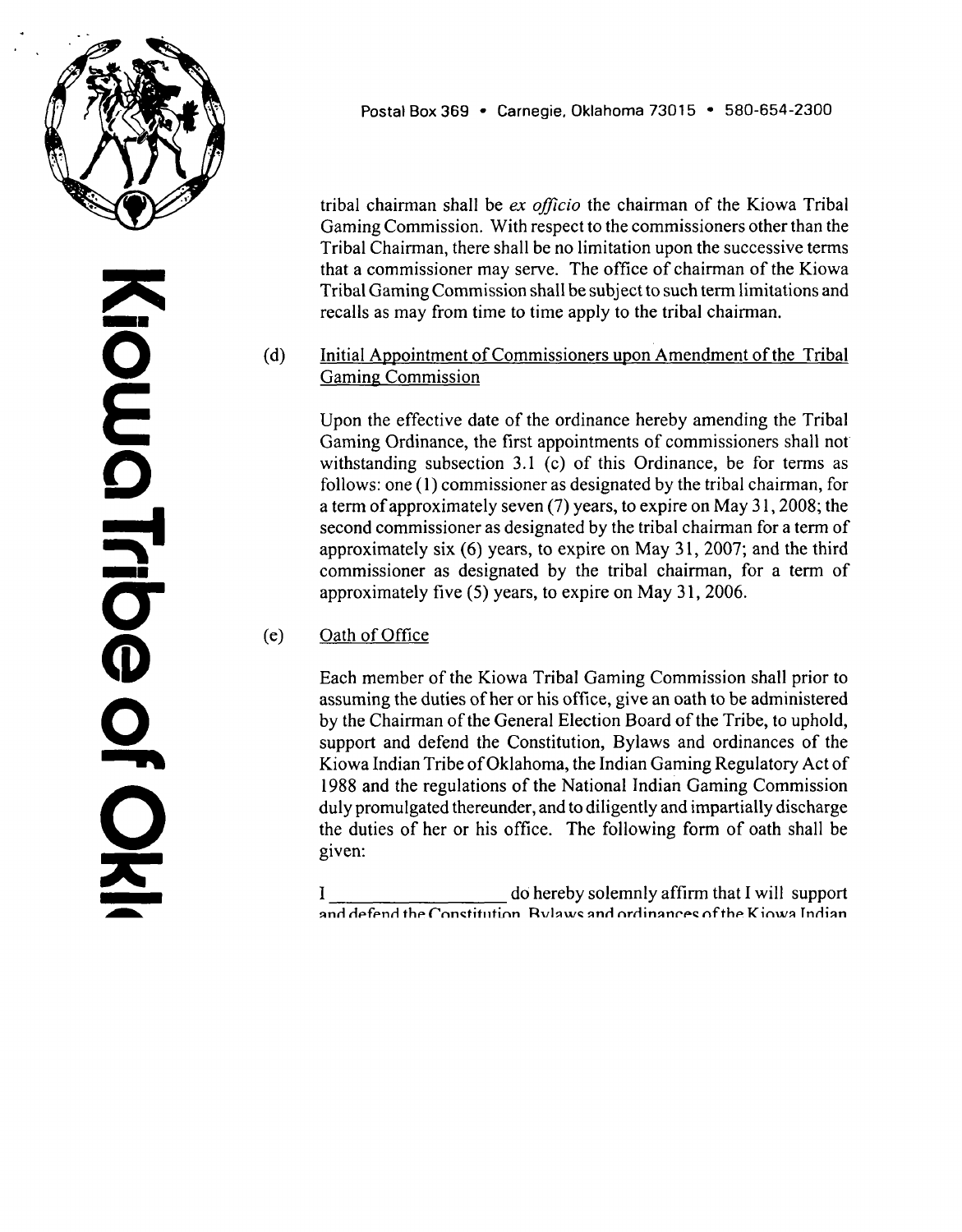

**tribal chairman shall be ex officio the chairman of the Kiowa Tribal Gaming Commission. With respect to the commissioners other than the Tribal Chairman, there shall be no limitation upon the successive terms that <sup>a</sup> commissioner may serve. The office of chairman of the Kiowa Tribal Gaming Commission shall be subject to such term limitations and recalls as may from time to time apply to the tribal chairman.**

#### **(d) Initial Appointment of Commissioners upon Amendment of the Tribal Gaming Commission**

**Upon the effective date of the ordinance hereby amending the Tribal Gaming Ordinance, the first appointments of commissioners shall not withstanding subsection 3.1 (c) of this Ordinance, be for terms as follows: one(l) commissioner as designated by the tribal chairman, for <sup>a</sup> term of approximately seven (7) years, to expire on May <sup>3</sup> 1, 2008; the second commissioner as designated by the tribal chairman for <sup>a</sup> term of approximately six (6) years, to expire on May 31, 2007; and the third commissioner as designated by the tribal chairman, for <sup>a</sup> term of approximately five (5) years, to expire on May 31, 2006.**

#### **(e) Oath of Office**

**Each member of the Kiowa Tribal Gaming Commission shall prior to assuming the duties of her or his office, give an oath to be administered by the Chairman of the General Election Board of the Tribe, to uphold, support and defend the Constitution, Bylaws and ordinances of the Kiowa Indian Tribe of Oklahoma, the Indian Gaming Regulatory Act of 1988 and the regulations of the National Indian Gaming Commission duly promulgated thereunder, and to diligently and impartially discharge the duties of her or his office. The following form of oath shall be given:**

**<sup>I</sup> \_\_\_\_\_\_\_\_\_\_\_\_\_\_\_\_\_\_\_\_ dO hereby solemnly affirm that <sup>I</sup> will support and defend the Constitution, Bylaws and ordinances ofthe Kiowa Indian Tribe of Oklahoma, the Indian Gaming Regulatory Act of 1988 and the regulations of the National Indian Gaming Commission duly promulgated thereunder, and will carry out faithfully and impartially the duties of my office to the best of my ability and will promote and protect the best interests of the Kiowa Indian Tribe in accordance with the tribal constitution and bylaws.**

**(0 Eligibility**

**o E 0 0 CD 0 IGO A2-O1 M7**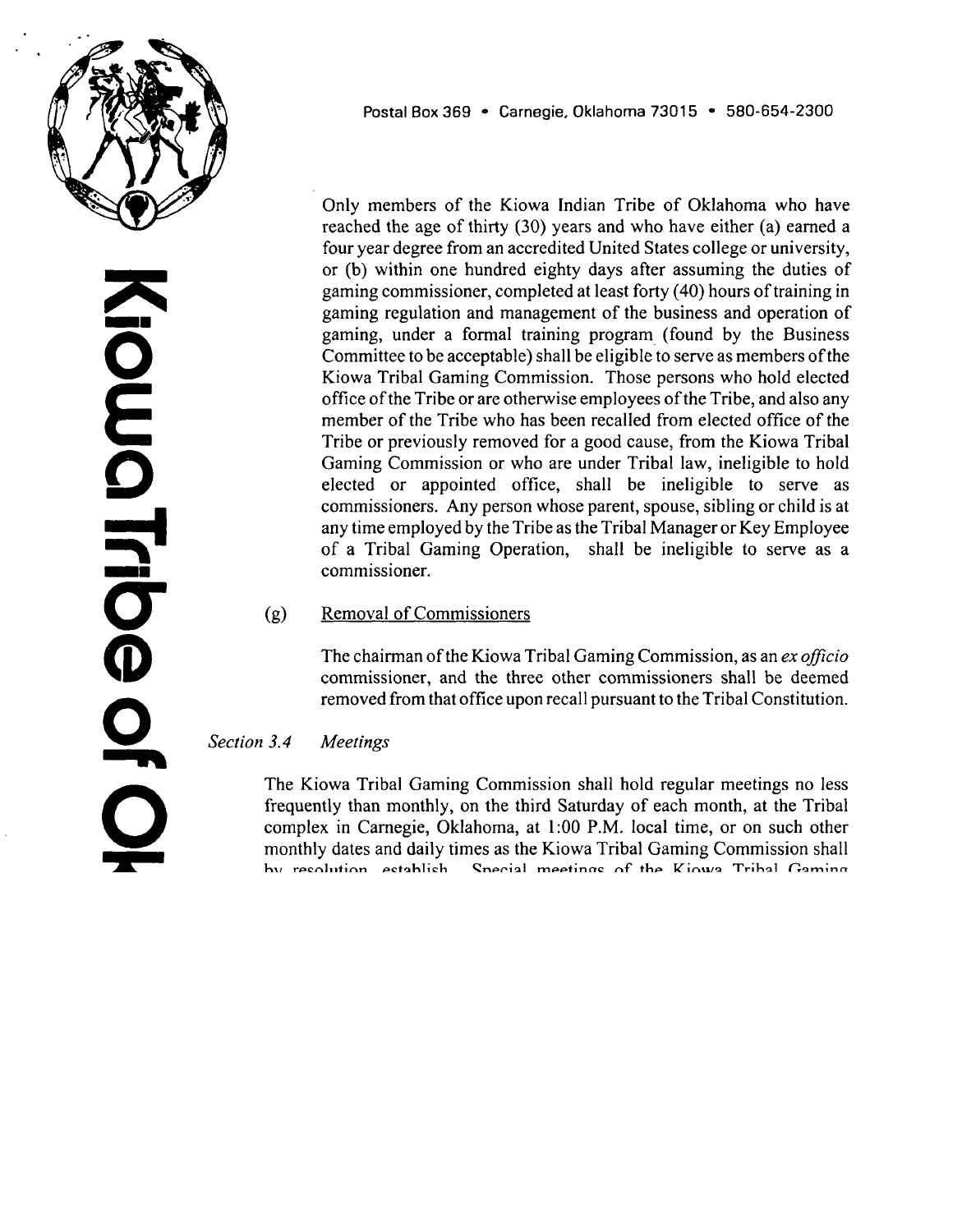

**Only members of the Kiowa Indian Tribe of Oklahoma who have reached the age of thirty (30) years and who have either (a) earned <sup>a</sup> four year degree from an accredited United States college or university, or (b) within one hundred eighty days after assuming the duties of gaming commissioner, completed at least forty (40) hours of training in gaming regulation and management of the business and operation of gaming, under <sup>a</sup> formal training program (found by the Business Committee to be acceptable) shall be eligible to serve as members of the Kiowa Tribal Gaming Commission. Those persons who hold elected office of the Tribe or are otherwise employees of the Tribe, and also any member of the Tribe who has been recalled from elected office of the Tribe or previously removed for <sup>a</sup> good cause, from the Kiowa Tribal Gaming Commission or who are under Tribal law, ineligible to hold elected or appointed office, shall be ineligible to serve as commissioners. Any person whose parent, spouse, sibling or child is at any time employed by the Tribe as the Tribal Manager or Key Employee of <sup>a</sup> Tribal Gaming Operation, shall be ineligible to serve as a commissioner.**

#### **(g) Removal of Commissioners**

**The chairman of the Kiowa Tribal Gaming Commission, as an ex officio commissioner, and the three other commissioners shall be deemed removed from that office upon recall pursuant to the Tribal Constitution.**

#### **Section 3.4 Meetings**

**The Kiowa Tribal Gaming Commission shall hold regular meetings no less frequently than monthly, on the third Saturday of each month, at the Tribal complex in Carnegie, Oklahoma, at 1:00 P.M. local time, or on such other monthly dates and daily times as the Kiowa Tribal Gaming Commission shall by resolution, establish. Special meetings of the Kiowa Tribal Gaming Commission may be called by the Tribal Chairman or jointly by any two other commissioners. Written notice of all such meetings shall be given to each commissioner, in accordance with the laws of the Tribe.**

### **Section 3.5 Officers**

**Officers of the Kiowa Tribal Gaming Commission shall be the Chairman, <sup>a</sup> Vice Chairman, and <sup>a</sup> Secretary. The Chairman of the Kiowa Tribal Gaming Commission shall preside at all meetings of the Tribal Gaming Commission. She or he shall have general supervision of the affairs of the Tribal Gaming Commission and shall perform all duties pertaining to the office of the Chairman. The Chairman shall designate the Vice Chairman and Secretary;**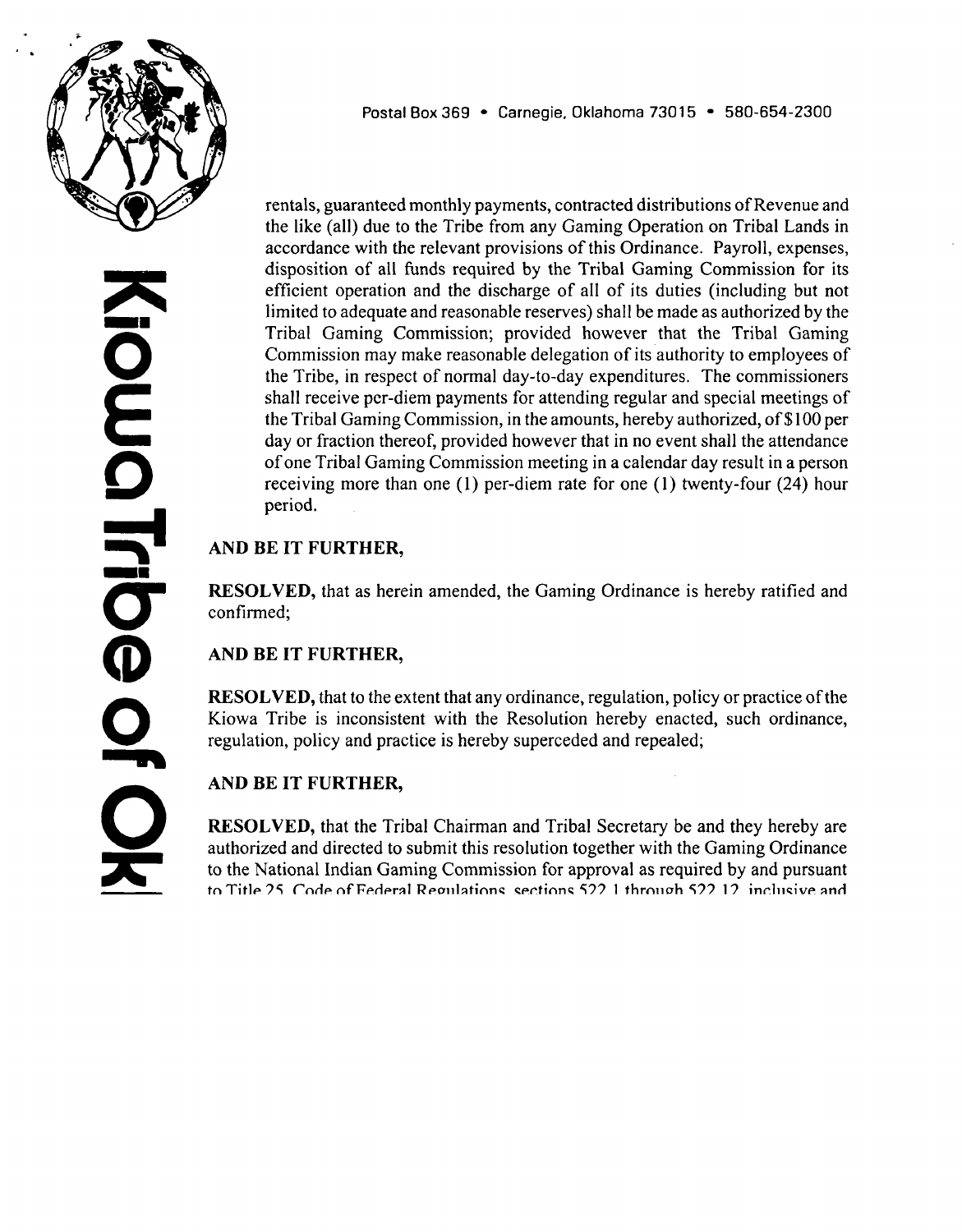

**0 E 0 5 0 CD 0 ISO A2-O1 M7**  **Postal Box 369 Carnegie, Oklahoma 73015 580-654-2300**

**provided however that no commissioner shall hold more than one of these offices. The Chairman shall upon approval of the Tribal Gaming Commission, be the official spokesperson for the Kiowa Tribal Gaming Commission and shall enjoy the standing authorization and instructed authority of the Business Committee, (hereby granted and hereby made revocable only by consent of the National Indian Gaming Commission) to present and discuss all tribal matters related to gaming, to andlor with members of the press and officials of the National Indian Gaming Commission in Washington, D.C., either personally, by Gaming Commission General Counsel, or by such other attorneys or representatives as the Chairman may from time to time designate by writing and entered into the minutes of the Kiowa Tribal Gaming Commission by resolution. The Chairman may delegate this role only to another commissioner, only revocably and only by written instrument. In the absence of the Chairman, the Vice Chairman will serve pro tempore as Chairman. The Secretary shall: (a) prepare and keep the minutes of all meetings of the Commission and all resolutions and regulations enacted by the Commission, in books provided for that purpose; (b) see that all notices required by this Ordinance to be given by the Kiowa Tribal Gaming Commission are duly given in accordance with the provisions of this Ordinance and as required by Tribal law; (c) be the custodian of** the Commission's records; (d) sign with the Chairman or Vice Chairman, **licenses and permits issued by the Commission, the issue of which shall have been authorized by resolution of the Tribal Gaming Commission; and (e) sign with the Chairman or Vice Chairman as attesting to the authenticity of their signatures and the due authorization of their acts, contracts and written agreements between the Tribe and others, related to gaming and entered into pursuant to the powers of the Tribal Gaming Commission granted to it under this Ordinance and to authorizing resolution of the Tribal Gaming Commission; and (f) keep in orderly archives, fully-executed counterparts of all written agreements concerning gaming to which the Tribe or any gaming specialpurpose tribal corporation, is <sup>a</sup> party; keep backup copies of all of the foregoing types of records of the Kiowa Tribal Gaming Commission in <sup>a</sup> secure place separate from the original records, in order to protect the Gaming Commission, the Business Committee and the Tribe from the peril of loss or destruction of such records; (g) turn over to her or his successor, in good order, all records of the Kiowa Tribal Gaming Commission of which the Secretary is custodian; and (h) in general, perform all duties incident to the office of Secretary. The Tribal Gaming Commission may designate the Director ofthe Kiowa Tax Commission to serve as treasurer/controller of the Tribal Gaming Commission and of all revenue of the Tribe derived from gaming, provided however that the Tribal Gaming Commission may from time to time designate or redesignate another suitable employee of the Tribe or <sup>a</sup> commissioner to serve in such capacity. The person from time to time serving as the designated treasurer/controller shall be responsible for the collection of all Gaming funds due the Tribe, including but not limited to Development Advances, application fees, license fees, lease**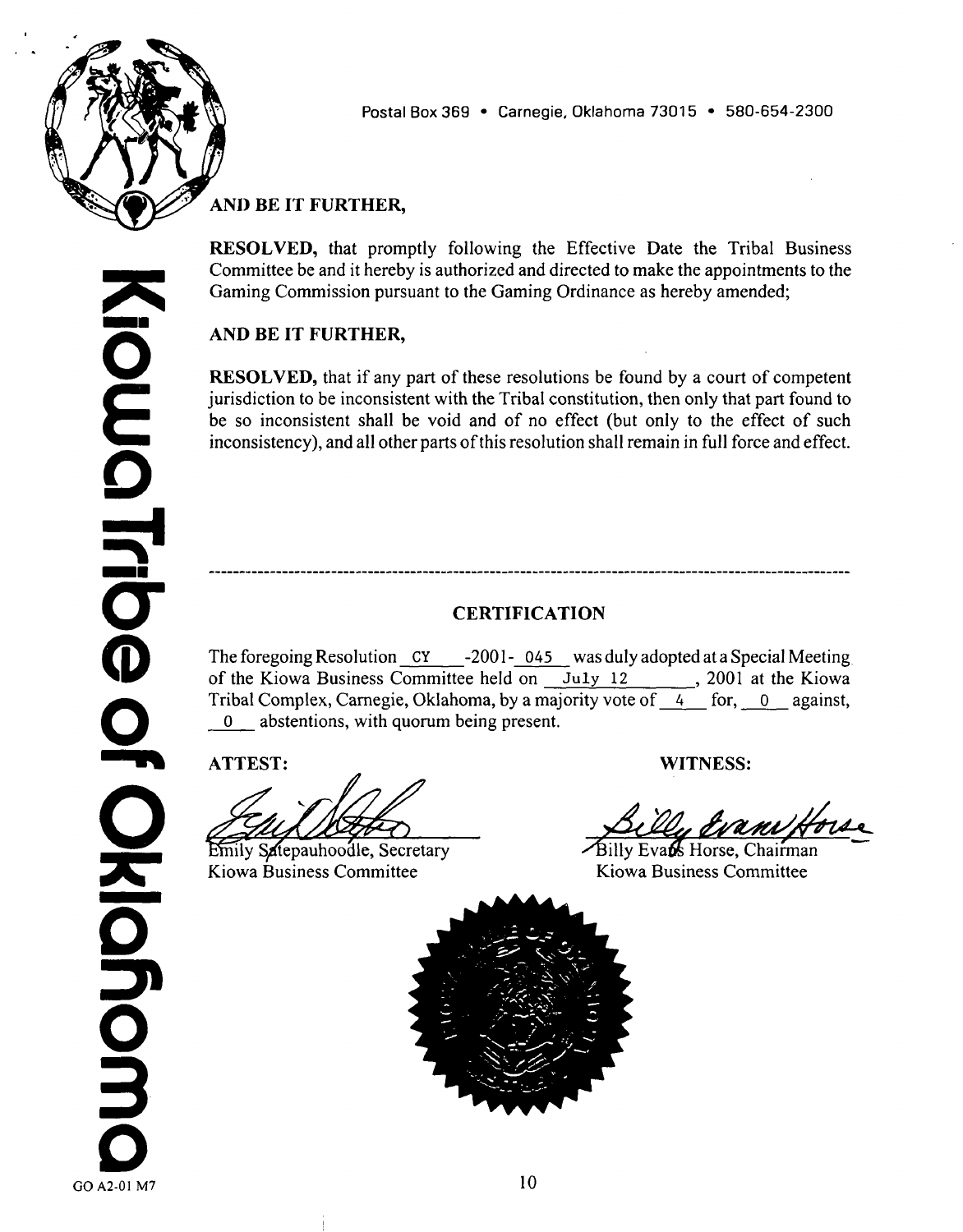

**rentals, guaranteed monthly payments, contracted distributions of Revenue and the like (all) due to the Tribe from any Gaming Operation on Tribal Lands in accordance with the relevant provisions of this Ordinance. Payroll, expenses, disposition of all funds required by the Tribal Gaming Commission for its efficient operation and the discharge of all of its duties (including but not limited to adequate and reasonable reserves) shall be made as authorized by the Tribal Gaming Commission; provided however that the Tribal Gaming Commission may make reasonable delegation of its authority to employees of the Tribe, in respect of normal day-to-day expenditures. The commissioners shall receive per-diem payments for attending regular and special meetings of the Tribal Gaming Commission, in the amounts, hereby authorized, of\$ 100 per day or fraction thereof, provided however that in no event shall the attendance of one Tribal Gaming Commission meeting in <sup>a</sup> calendar day result in <sup>a</sup> person receiving more than one (1) per-diem rate for one (1) twenty-four (24) hour period.**

# **AND BE IT FURTHER,**

**RESOLVED, that as herein amended, the Gaming Ordinance is hereby ratified and confirmed;**

# **AND BE IT FURTHER,**

**RESOLVED, that to the extent that any ordinance, regulation, policy or practice of the Kiowa Tribe is inconsistent with the Resolution hereby enacted, such ordinance, regulation, policy and practice is hereby superceded and repealed;**

# **AND BE IT FURTHER,**

**RESOLVED, that the Tribal Chairman and Tribal Secretary be and they hereby are authorized and directed to submit this resolution together with the Gaming Ordinance to the National Indian Gaming Commission for approval as required by and pursuant to Title 25, Code of Federal Regulations, sections 522.1 through 522.12, inclusive and to the Assistant Secretary For Indian Affairs or his authorized representative, pursuant to Article V, subsection 2 (g) of the Tribal Constitution;**

# **AND BE IT FURTHER,**

**RESOLVED, that the foregoing become effective on the date on which it is approved by the NIGC Chairman pursuant to those regulations and by the Assistant Secretary For Indian Affairs or his authorized representative, pursuant to Article V, subsection 2 (g) of the Tribal Constitution(the Effective Date);**

**9**